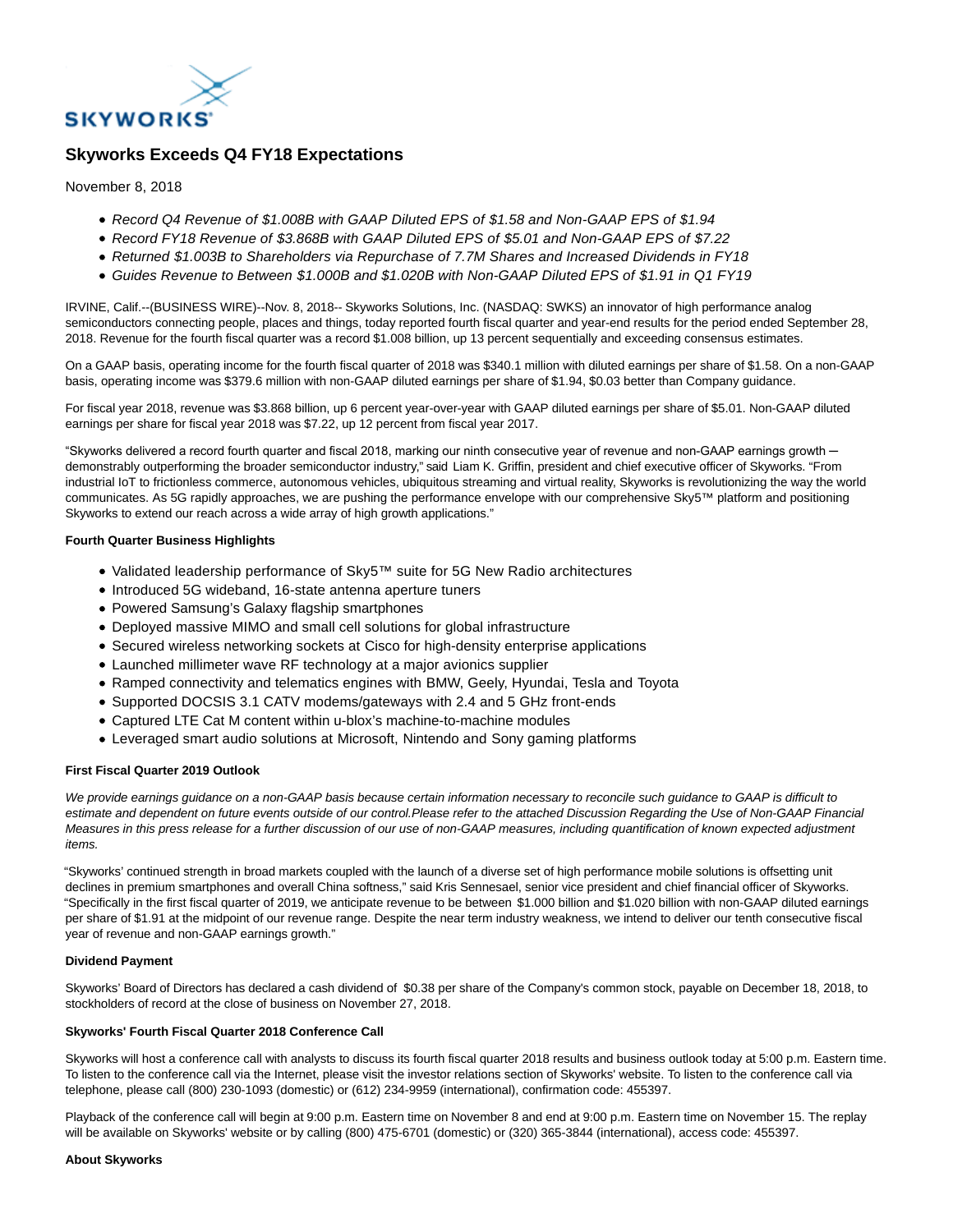Skyworks Solutions, Inc. is empowering the wireless networking revolution. Our highly innovative analog semiconductors are connecting people, places and things spanning a number of new and previously unimagined applications within the aerospace, automotive, broadband, cellular infrastructure, connected home, industrial, medical, military, smartphone, tablet and wearable markets.

Skyworks is a global company with engineering, marketing, operations, sales and support facilities located throughout Asia, Europe and North America and is a member of the S&P 500<sup>®</sup> and Nasdaq-100<sup>®</sup> market indices (NASDAQ: SWKS). For more information, please visit Skyworks' website at: [www.skyworksinc.com.](http://cts.businesswire.com/ct/CT?id=smartlink&url=http%3A%2F%2Fwww.skyworksinc.com&esheet=51897081&newsitemid=20181108005981&lan=en-US&anchor=www.skyworksinc.com&index=1&md5=d0d019c32fd4aa0d44c161ae1150a58f)

#### **Safe Harbor Statement**

This news release includes "forward-looking statements" intended to qualify for the safe harbor from liability established by the Private Securities Litigation Reform Act of 1995. These forward-looking statements include without limitation information relating to future results and expectations of Skyworks (e.g., certain projections and business trends, plans for dividend payments, the use of its stock repurchase program, and cash return rate to shareholders). Forward-looking statements can often be identified by words such as "anticipates," "expects," "forecasts," "intends," "believes," "plans," "may," "will," or "continue," and similar expressions and variations or negatives of these words. All such statements are subject to certain risks, uncertainties and other important factors that could cause actual results to differ materially and adversely from those projected, and may affect our future operating results, financial position and cash flows.

These risks, uncertainties and other important factors include, but are not limited to: the susceptibility of the semiconductor industry and the markets addressed by our, and our customers', products to economic downturns; our reliance on several key customers for a large percentage of our sales; the volatility of our stock price; declining selling prices, decreased gross margins, and loss of market share as a result of increased competition; our ability to obtain design wins from customers; economic, social, military and geo-political conditions in the countries in which we, our customers or our suppliers operate, including security and health risks, imposition of trade protection measures (e.g., tariffs or taxes), increased import/export restrictions and controls, and possible disruptions in transportation networks and fluctuations in foreign currency exchange rates; changes in laws, regulations and/or policies that could adversely affect our operations and financial results, the economy and our customers' demand for our products, or the financial markets and our ability to raise capital; fluctuations in our manufacturing yields due to our complex and specialized manufacturing processes; our ability to develop, manufacture and market innovative products, avoid product obsolescence, reduce costs in a timely manner, transition our products to smaller geometry process technologies, and achieve higher levels of design integration; the quality of our products and any defect remediation costs; the availability and pricing of third-party semiconductor foundry, assembly and test capacity, raw materials and supplier components; our ability to retain, recruit and hire key executives, technical personnel and other employees in the positions and numbers, with the experience and capabilities, and at the compensation levels needed to implement our business and product plans; the timing, rescheduling or cancellation of significant customer orders and our ability, as well as the ability of our customers, to manage inventory; our ability to prevent theft of our intellectual property, disclosure of confidential information, or breaches of our information technology systems; uncertainties of litigation, including potential disputes over intellectual property infringement and rights, as well as payments related to the licensing and/or sale of such rights; our ability to continue to grow and maintain an intellectual property portfolio and obtain needed licenses from third parties; our ability to make certain investments and acquisitions, integrate companies we acquire, and/or enter into strategic alliances; and other risks and uncertainties, including, but not limited to, those detailed from time to time in our filings with the Securities and Exchange Commission.

The forward-looking statements contained in this news release are made only as of the date hereof, and we undertake no obligation to update or revise the forward-looking statements, whether as a result of new information, future events or otherwise.

Note to Editors: Skyworks and the Skyworks symbol are trademarks or registered trademarks of Skyworks Solutions, Inc. or its subsidiaries in the United States and other countries. Third-party brands and names are for identification purposes only, and are the property of their respective owners.

## **SKYWORKS SOLUTIONS, INC. UNAUDITED CONSOLIDATED STATEMENTS OF OPERATIONS**

|                                                 | Three Months Ended                                                      |             |           |             |  |
|-------------------------------------------------|-------------------------------------------------------------------------|-------------|-----------|-------------|--|
| (in millions, except per share amounts)         | September 28, September 29, September 28, September 29,<br>2017<br>2018 |             | 2018      | 2017        |  |
| Net revenue                                     | \$1,008.4                                                               | \$984.6     | \$3,868.0 | \$3,651.4   |  |
| Cost of goods sold                              | 504.8                                                                   | 485.7       | 1,917.3   | 1,809.6     |  |
| Gross profit                                    | 503.6                                                                   | 498.9       | 1,950.7   | 1,841.8     |  |
| Operating expenses:                             |                                                                         |             |           |             |  |
| Research and development                        | 103.0                                                                   | 91.8        | 404.5     | 355.2       |  |
| Selling, general and administrative             | 54.4                                                                    | 56.4        | 207.8     | 204.6       |  |
| Amortization of acquisition-related intangibles | 6.3                                                                     | 5.0         | 18.3      | 27.6        |  |
| Restructuring and other charges                 | (0.2)                                                                   | (0.2)       | 0.8       | 0.6         |  |
| Total operating expenses                        | 163.5                                                                   | 153.0       | 631.4     | 588.0       |  |
| Operating income                                | 340.1                                                                   | 345.9       | 1,319.3   | 1,253.8     |  |
| Other income, net                               | 3.3                                                                     | 1.8         | 12.8      | 3.2         |  |
| Income before income taxes                      | 343.4                                                                   | 347.7       | 1,332.1   | 1,257.0     |  |
| Provision for income taxes                      | 57.9                                                                    | 66.4        | 413.7     | 246.8       |  |
| Net income                                      | \$285.5                                                                 | \$281.3     | \$918.4   | \$1,010.2   |  |
| Earnings per share:                             |                                                                         |             |           |             |  |
| Basic                                           | \$.<br>1.60                                                             | 1.53<br>\$. | \$5.06    | 5.48<br>\$. |  |
| <b>Diluted</b>                                  | 1.58<br>\$.                                                             | 1.51<br>\$  | \$5.01    | 5.41<br>\$. |  |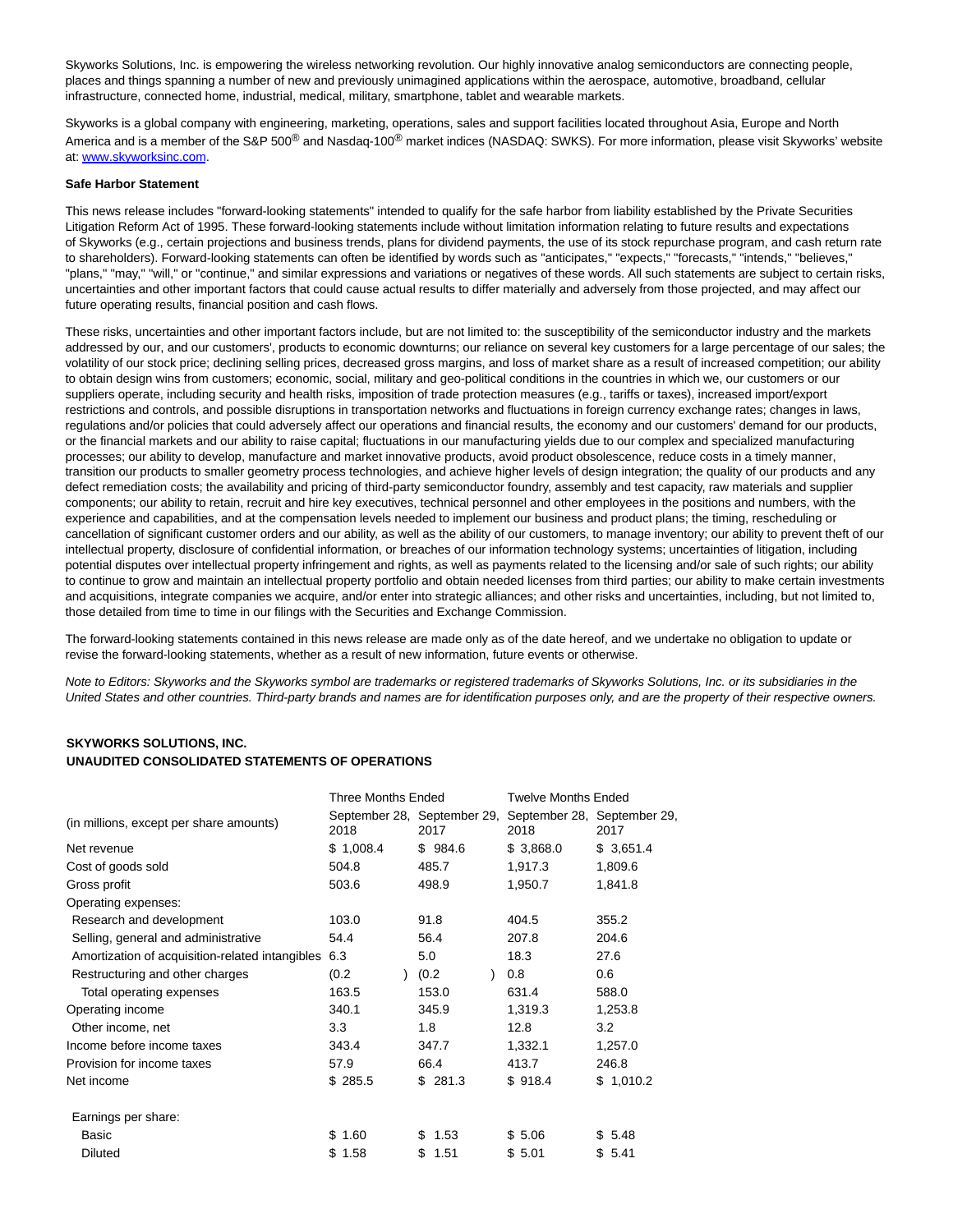| Weighted average shares: |       |       |       |       |
|--------------------------|-------|-------|-------|-------|
| Basic                    | 178.6 | 183.4 | 181.3 | 184.3 |
| <b>Diluted</b>           | 180.2 | 185.7 | 183.2 | 186.7 |

# **SKYWORKS SOLUTIONS, INC.**

## **UNAUDITED RECONCILIATIONS OF NON-GAAP FINANCIAL MEASURES**

|                                                                   | <b>Three Months Ended</b>                                       |   |                                                                 | <b>Twelve Months Ended</b> |                                                                 |           |                            |   |
|-------------------------------------------------------------------|-----------------------------------------------------------------|---|-----------------------------------------------------------------|----------------------------|-----------------------------------------------------------------|-----------|----------------------------|---|
| (in millions)                                                     | September 28, September 29, September 28, September 29,<br>2018 |   | 2017                                                            |                            | 2018                                                            |           | 2017                       |   |
| GAAP gross profit                                                 | \$503.6                                                         |   | \$498.9                                                         |                            | \$1,950.7                                                       |           | \$1,841.8                  |   |
| Share-based compensation expense [a]                              | 2.8                                                             |   | 3.5                                                             |                            | 14.4                                                            |           | 13.6                       |   |
| Acquisition-related expenses (benefit) [b]                        | 4.5                                                             |   |                                                                 |                            | 4.5                                                             |           |                            |   |
| Amortization of acquisition-related intangibles [c]               | 2.3                                                             |   |                                                                 |                            | 2.3                                                             |           |                            |   |
| Impairment and restructuring-related charges (reversals) [d] 2.8  |                                                                 |   |                                                                 |                            | 2.8                                                             |           |                            |   |
| Non-GAAP gross profit                                             | \$516.0                                                         |   | \$502.4                                                         |                            | \$1,974.7                                                       |           | \$1,855.4                  |   |
| GAAP gross margin %                                               | 49.9                                                            | ℅ | 50.7                                                            | ℅                          | 50.4                                                            | %         | 50.4                       | ℅ |
| Non-GAAP gross margin %                                           | 51.2                                                            | % | 51.0                                                            | %                          | 51.1                                                            | %         | 50.8                       | % |
|                                                                   | <b>Three Months Ended</b>                                       |   |                                                                 |                            |                                                                 |           | <b>Twelve Months Ended</b> |   |
| (in millions)                                                     | 2018                                                            |   | September 28, September 29, September 28, September 29,<br>2017 |                            | 2018                                                            |           | 2017                       |   |
| GAAP operating income                                             | \$340.1                                                         |   | \$345.9                                                         |                            | \$1,319.3                                                       |           | \$1,253.8                  |   |
| Share-based compensation expense [a]                              | 21.5                                                            |   | 24.2                                                            |                            | 107.8                                                           |           | 88.5                       |   |
| Acquisition-related expenses (benefit) [b]                        | 4.3                                                             |   | 0.3                                                             |                            | (2.6)                                                           | $\lambda$ | 4.6                        |   |
| Amortization of acquisition-related intangibles [c]               | 8.7                                                             |   | 5.0                                                             |                            | 20.7                                                            |           | 27.6                       |   |
| Impairment and restructuring-related charges (reversals) [d] 5.0  |                                                                 |   | (0.2)                                                           | $\lambda$                  | 6.0                                                             |           | 0.6                        |   |
| Litigation settlement gains, losses and expenses [e]              |                                                                 |   | 4.0                                                             |                            |                                                                 |           | 4.0                        |   |
| Deferred executive compensation expense (benefit) [f]             |                                                                 |   |                                                                 |                            | (1.7)                                                           | $\lambda$ |                            |   |
| Non-GAAP operating income                                         | \$379.6                                                         |   | \$379.2                                                         |                            | \$1,449.5                                                       |           | \$1,379.1                  |   |
| GAAP operating margin %                                           | 33.7                                                            | ℅ | 35.1                                                            | %                          | 34.1                                                            | %         | 34.3                       | % |
| Non-GAAP operating margin %                                       | 37.6                                                            | % | 38.5                                                            | %                          | 37.5                                                            | ℅         | 37.8                       | % |
|                                                                   | <b>Three Months Ended</b>                                       |   |                                                                 |                            | <b>Twelve Months Ended</b>                                      |           |                            |   |
|                                                                   |                                                                 |   |                                                                 |                            |                                                                 |           |                            |   |
|                                                                   |                                                                 |   |                                                                 |                            |                                                                 |           |                            |   |
| (in millions)                                                     | 2018                                                            |   | 2017                                                            |                            | September 28, September 29, September 28, September 29,<br>2018 |           | 2017                       |   |
| GAAP net income                                                   | \$285.5                                                         |   | \$281.3                                                         |                            | \$918.4                                                         |           | \$1,010.2                  |   |
| Share-based compensation expense [a]                              | 21.5                                                            |   | 24.2                                                            |                            | 107.8                                                           |           | 88.5                       |   |
| Acquisition-related expenses (benefit) [b]                        | 4.3                                                             |   | 0.3                                                             |                            | (2.6)                                                           | $\lambda$ | 4.6                        |   |
| Amortization of acquisition-related intangibles [c]               | 8.7                                                             |   | 5.0                                                             |                            | 20.7                                                            |           | 27.6                       |   |
| Impairment and restructuring-related charges (reversals) [d] 5.0  |                                                                 |   | (0.2)                                                           | $\lambda$                  | 6.0                                                             |           | 0.6                        |   |
| Litigation settlement gains, losses and expenses [e]              |                                                                 |   | 4.0                                                             |                            |                                                                 |           | 4.0                        |   |
| Deferred executive compensation expense (benefit) [f]             |                                                                 |   | —                                                               |                            | (1.7)                                                           | $\lambda$ |                            |   |
| Tax adjustments [g]                                               | 24.7                                                            |   | 24.2                                                            |                            | 274.8                                                           |           | 69.6                       |   |
| Non-GAAP net income                                               | \$349.7                                                         |   | \$338.8                                                         |                            | \$1,323.4                                                       |           | \$1,205.1                  |   |
|                                                                   | <b>Three Months Ended</b>                                       |   |                                                                 |                            | <b>Twelve Months Ended</b>                                      |           |                            |   |
|                                                                   | 2018                                                            |   | 2017                                                            |                            | September 28, September 29, September 28, September 29,<br>2018 |           | 2017                       |   |
| GAAP net income per share, diluted                                | \$1.58                                                          |   | \$1.51                                                          |                            | \$5.01                                                          |           | \$5.41                     |   |
| Share-based compensation expense [a]                              | 0.12                                                            |   | 0.13                                                            |                            | 0.59                                                            |           | 0.48                       |   |
| Acquisition-related expenses (benefit) [b]                        | 0.02                                                            |   | $\overline{\phantom{0}}$                                        |                            | (0.01)                                                          | $\lambda$ | 0.02                       |   |
| Amortization of acquisition-related intangibles [c]               | 0.05                                                            |   | 0.03                                                            |                            | 0.11                                                            |           | 0.15                       |   |
| Impairment and restructuring-related charges (reversals) [d] 0.03 |                                                                 |   |                                                                 |                            | 0.03                                                            |           |                            |   |
| Litigation settlement gains, losses and expenses [e]              |                                                                 |   | 0.02                                                            |                            | $\overline{\phantom{0}}$                                        |           | 0.02                       |   |
| Deferred executive compensation expense (benefit) [f]             |                                                                 |   |                                                                 |                            | (0.01)                                                          | $\lambda$ | —                          |   |
| Tax adjustments [g]                                               | 0.14                                                            |   | 0.13                                                            |                            | 1.50                                                            |           | 0.37                       |   |

## **SKYWORKS SOLUTIONS, INC. DISCUSSION REGARDING THE USE OF NON-GAAP FINANCIAL MEASURES**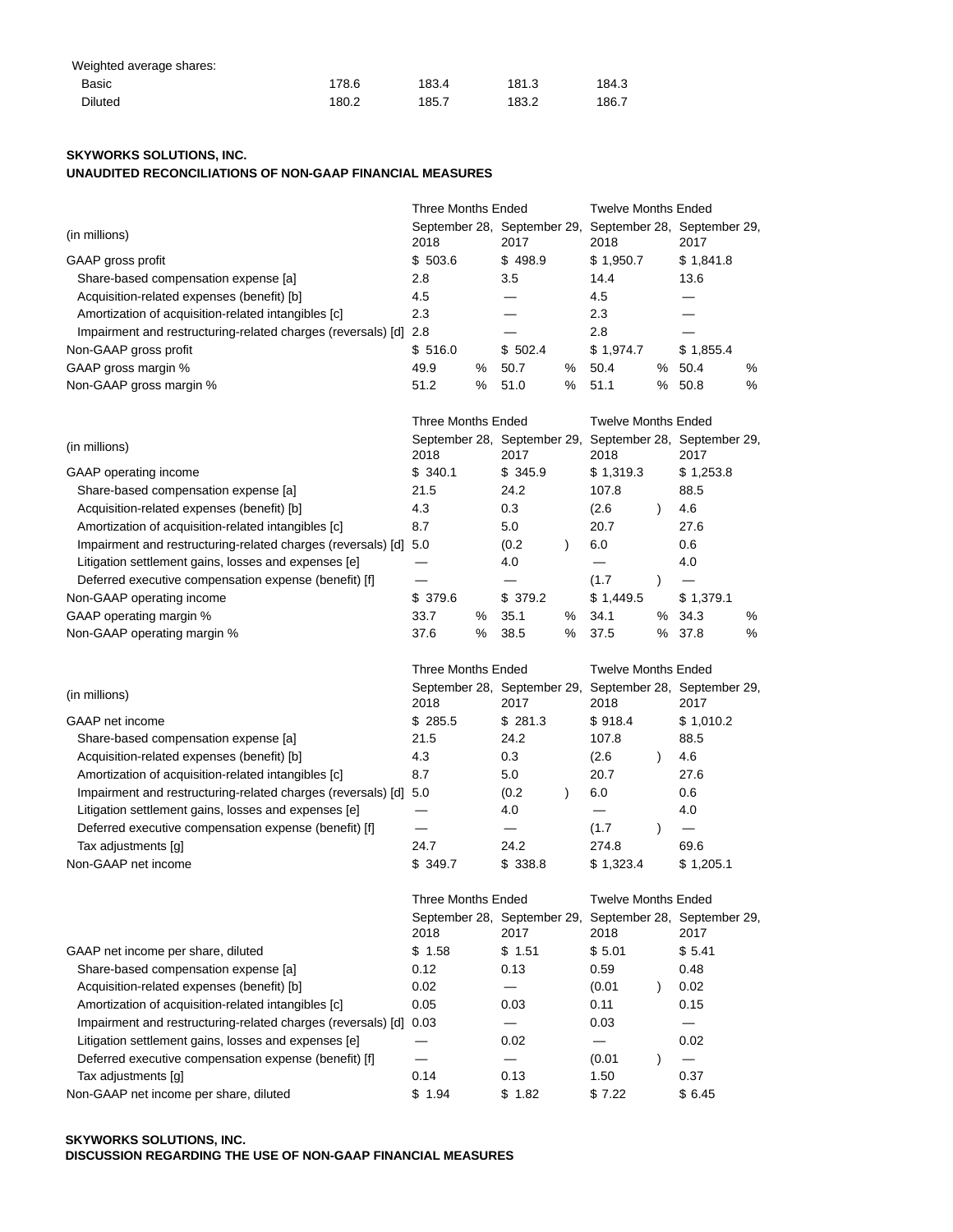Our earnings release contains some or all of the following financial measures that have not been calculated in accordance with United States Generally Accepted Accounting Principles ("GAAP"): (i) non-GAAP gross profit and gross margin, (ii) non-GAAP operating income and operating margin, (iii) non-GAAP net income, and (iv) non-GAAP diluted earnings per share. As set forth in the "Unaudited Reconciliations of Non-GAAP Financial Measures" table found above, we derive such non-GAAP financial measures by excluding certain expenses and other items from the respective GAAP financial measure that is most directly comparable to each non-GAAP financial measure. Management uses these non-GAAP financial measures to evaluate our operating performance and compare it against past periods, make operating decisions, forecast for future periods, compare our operating performance against peer companies and determine payments under certain compensation programs. These non-GAAP financial measures provide management with additional means to understand and evaluate the operating results and trends in our ongoing business by eliminating certain non-recurring expenses and other items that management believes might otherwise make comparisons of our ongoing business with prior periods and competitors more difficult, obscure trends in ongoing operations or reduce management's ability to make forecasts.

We provide investors with non-GAAP gross profit and gross margin, non-GAAP operating income and operating margin, non-GAAP net income and non-GAAP diluted earnings per share because we believe it is important for investors to be able to closely monitor and understand changes in our ability to generate income from ongoing business operations. We believe these non-GAAP financial measures give investors an additional method to evaluate historical operating performance and identify trends, an additional means of evaluating period-over-period operating performance and a method to facilitate certain comparisons of our operating results to those of our peer companies. We also believe that providing non-GAAP operating income and operating margin allows investors to assess the extent to which our ongoing operations impact our overall financial performance. We further believe that providing non-GAAP net income and non-GAAP diluted earnings per share allows investors to assess the overall financial performance of our ongoing operations by eliminating the impact of share-based compensation expense, acquisition-related expenses, amortization of acquisition-related intangibles, certain impairment and restructuring-related charges, litigation settlement gains, losses and expenses, certain deferred executive compensation and certain tax items which may not occur in each period presented and which may represent non-cash items unrelated to our ongoing operations. We believe that disclosing these non-GAAP financial measures contributes to enhanced financial reporting transparency and provides investors with added clarity about complex financial performance measures.

We calculate non-GAAP gross profit by excluding from GAAP gross profit, share-based compensation expense, acquisition-related expenses, amortization of acquisition-related intangibles and certain impairment and restructuring-related expenses. We calculate non-GAAP operating income by excluding from GAAP operating income, share-based compensation expense, acquisition-related expenses, amortization of acquisition-related intangibles, certain impairment and restructuring-related charges, litigation settlement gains, losses and expenses, and certain deferred executive compensation. We calculate non-GAAP net income and diluted earnings per share by excluding from GAAP net income and diluted earnings per share, share-based compensation expense, acquisition-related expenses, amortization of acquisition-related intangibles, certain impairment and restructuring-related charges, litigation settlement gains, losses and expenses, certain deferred executive compensation, and certain tax items. We exclude the items identified above from the respective non-GAAP financial measure referenced above for the reasons set forth with respect to each such excluded item below:

Share-Based Compensation - because (1) the total amount of expense is partially outside of our control because it is based on factors such as stock price volatility and interest rates, which may be unrelated to our performance during the period in which the expense is incurred, (2) it is an expense based upon a valuation methodology premised on assumptions that vary over time, and (3) the amount of the expense can vary significantly between companies due to factors that can be outside of the control of such companies.

Acquisition-Related Expenses - including such items as, when applicable, amortization of acquired intangible assets, fair value adjustments to contingent consideration, fair value charges incurred upon the sale of acquired inventory, acquisition-related expenses, including deemed compensation expenses and interest expense on seller-financed debt, because they are not considered by management in making operating decisions and we believe that such expenses do not have a direct correlation to our future business operations and thereby including such charges does not necessarily reflect the performance of our ongoing operations for the period in which such charges or reversals are incurred.

Impairment and Restructuring-Related Charges - these charges are one-time in nature and have no direct correlation to our future business operations and including such charges does not necessarily reflect the performance of our ongoing operations for the period in which such charges are incurred.

Litigation Settlement Gains, Losses and Expenses - including gains, losses and expenses related to the resolution of other-than-ordinary-course threatened and actually filed lawsuits and other-than-ordinary-course contractual disputes, because (1) they are not considered by management in making operating decisions, (2) such litigation has been infrequent in nature, (3) such gains, losses and expenses are generally not directly controlled by management, (4) we believe such gains, losses and expenses do not necessarily reflect the performance of our ongoing operations for the period in which such charges are recognized and (5) the amount of such gains or losses and expenses can vary significantly between companies and make comparisons less reliable.

Deferred Executive Compensation - including charges related to any contingent obligation pursuant to an executive severance agreement, because that expense has no direct correlation with our recurring business operations and including such expenses does not accurately reflect the compensation expense for the period in which incurred.

Certain Income Tax Items - including certain deferred tax charges and benefits that do not result in a current tax payment or tax refund and other adjustments, including but not limited to, items unrelated to the current fiscal year or that are not indicative of our ongoing business operations.

The non-GAAP financial measures presented in the table above should not be considered in isolation and are not an alternative for the respective GAAP financial measure that is most directly comparable to each such non-GAAP financial measure. Investors are cautioned against placing undue reliance on these non-GAAP financial measures and are urged to review and consider carefully the adjustments made by management to the most directly comparable GAAP financial measures to arrive at these non-GAAP financial measures. Non-GAAP financial measures may have limited value as analytical tools because they may exclude certain expenses that some investors consider important in evaluating our operating performance or ongoing business performance. Further, non-GAAP financial measures are likely to have limited value for purposes of drawing comparisons between companies because different companies may calculate similarly titled non-GAAP financial measures in different ways because non-GAAP measures are not based on any comprehensive set of accounting rules or principles.

Our earnings release contains forward-looking estimates of non-GAAP diluted earnings per share for the first quarter of our 2019 fiscal year ("Q1 2019"). We provide this non-GAAP measure to investors on a prospective basis for the same reasons (set forth above) that we provide it to investors on a historical basis. We are unable to provide a reconciliation of our forward-looking estimate of Q1 2019 GAAP diluted earnings per share to a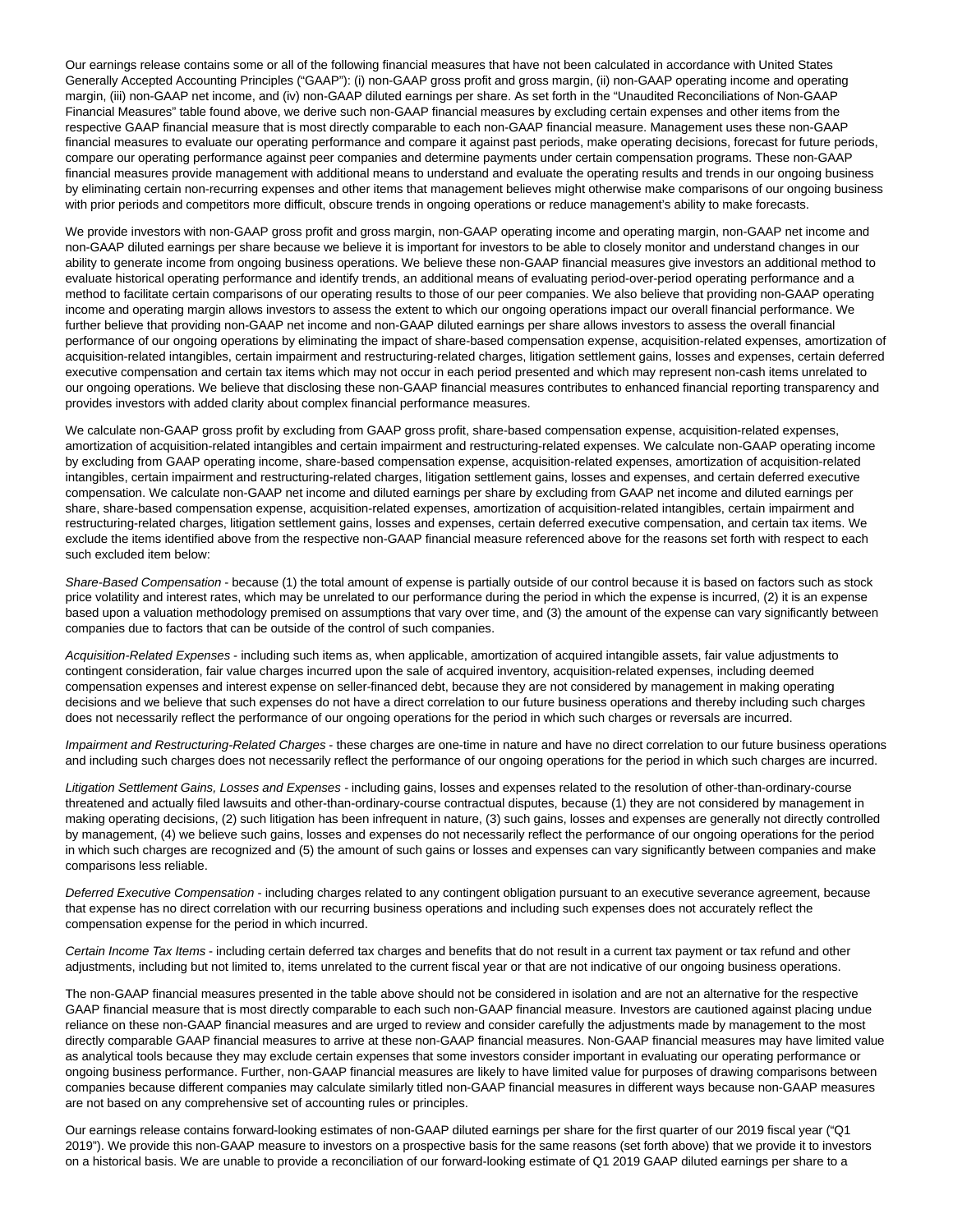forward-looking estimate of Q1 2019 non-GAAP diluted earnings per share because certain information needed to make a reasonable forward-looking estimate of GAAP diluted earnings per share for Q1 2019 (other than estimated share-based compensation expense of \$0.10 to \$0.20 per diluted share, certain tax items of \$0.00 to \$0.15 per diluted share and estimated amortization of intangibles of \$0.07 to \$0.11 per diluted share) is difficult to predict and estimate and is often dependent on future events that may be uncertain or outside of our control. Such events may include unanticipated changes in our GAAP effective tax rate, unanticipated one-time charges related to asset impairments (fixed assets, inventory, intangibles or goodwill), unanticipated acquisition-related expenses, unanticipated litigation settlement gains, losses and expenses and other unanticipated non-recurring items not reflective of ongoing operations. The probable significance of these unknown items, in the aggregate, is estimated to be in the range of \$0.00 to \$0.05 in quarterly earnings per diluted share on a GAAP basis. Our forward-looking estimates of both GAAP and non-GAAP measures of our financial performance may differ materially from our actual results and should not be relied upon as statements of fact.

[a] expense and selling, general and administrative expense, respectively. For the fiscal year ended September 28, 2018, approximately \$14.4 These charges represent expense recognized in accordance with ASC 718 - Compensation, Stock Compensation. For the three months ended September 28, 2018, approximately \$2.8 million, \$10.4 million and \$8.3 million were included in cost of goods sold, research and development

million, \$42.6 million and \$50.8 million were included in cost of goods sold, research and development expense and selling, general and administrative expense, respectively.

For the three months ended September 29, 2017, approximately \$3.5 million, \$9.4 million and \$11.3 million were included in cost of goods sold, research and development expense and selling, general and administrative expense, respectively. For the fiscal year ended September 29, 2017, approximately \$13.6 million, \$35.3 million and \$39.6 million were included in cost of goods sold, research and development expense and selling, general and administrative expense, respectively.

The acquisition-related expenses recognized during the three months ended September 28, 2018, include a \$3.8 million charge to general and administrative expenses primarily associated with acquisitions completed or contemplated during the period and a \$4.5 million charge to cost of goods sold related to the sale of acquired inventory, partially offset by a \$4.0 million benefit for fair value adjustments to reduce contingent

[b] considerations. The acquisition-related expenses recognized during the fiscal year ended September 28, 2018, include a \$4.7 million charge to general and administrative expenses primarily associated with acquisitions completed or contemplated during the period and a \$4.5 million charge to cost of goods sold related to the sale of acquired inventory, partially offset by a \$11.8 million benefit for fair value adjustments to reduce contingent considerations.

The acquisition-related expenses recognized during the three months and fiscal year ended September 29, 2017, include a \$0.3 million and a \$4.6 million charge, respectively, to general and administrative expenses primarily associated with acquisitions completed or contemplated during the period.

 $\lceil c \rceil$ During the three months ended September 28, 2018, the Company incurred \$2.3 million and \$6.4 million in amortization of acquisition-related intangibles included in cost of goods sold, and selling, general and administrative expense, respectively. For the fiscal year ended September 28, 2018, the Company incurred \$2.3 million and \$18.4 million in amortization of acquisition-related intangibles included in cost of goods sold, and selling, general and administrative expense, respectively.

During the three months and fiscal year ended September 29, 2017, the Company incurred \$5.0 million and \$27.6 million, respectively, in amortization of acquisition-related intangibles included in selling, general and administrative expense.

[d] During the three months and fiscal year ended September 28, 2018, the Company recognized \$2.2 million and \$3.2 million in non-recurring charges, respectively, and a \$2.8 million impairment charge included in cost of goods sold.

During the three months and fiscal year ended September 29, 2017, the Company incurred a \$0.2 million credit and a \$0.6 million charge, respectively, in employee severance costs primarily related to restructuring plans that were implemented during the periods.

- [e] During the three months and fiscal year ended September 29, 2017, the Company recognized a \$4.0 million charge to general and administrative expenses associated with ongoing litigations.
- [f] During the three months and fiscal year ended September 28, 2018, the Company recognized a \$1.7 million benefit in deferred executive compensation expense.

During the three months and fiscal year ended September 28, 2018, these amounts primarily represent the use of net operating loss and research and development tax credit carryforwards, deferred tax expense not affecting taxes payable, the release of previously reserved items that are no

[g] longer required as a result of expiration of the statute of limitations, and non-cash expense (benefit) related to uncertain tax positions. Included in these amounts for the fiscal year ended September 28, 2018, is a one-time charge of \$224.6 million related to the mandatory deemed repatriation tax on foreign earnings and a one-time charge of \$18.3 million related to the revaluation of deferred tax assets and liabilities related to tax reform.

During the three months and fiscal year ended September 29, 2017, these amounts primarily represent the use of net operating loss and research and development tax credit carryforwards, deferred tax expense not affecting taxes payable, tax deductible share-based compensation expense in excess of GAAP share-based compensation expense, the release of previously reserved items that are no longer required as a result of IRS audits, and non-cash expense (benefit) related to uncertain tax positions.

## **SKYWORKS SOLUTIONS, INC. UNAUDITED CONDENSED CONSOLIDATED BALANCE SHEETS**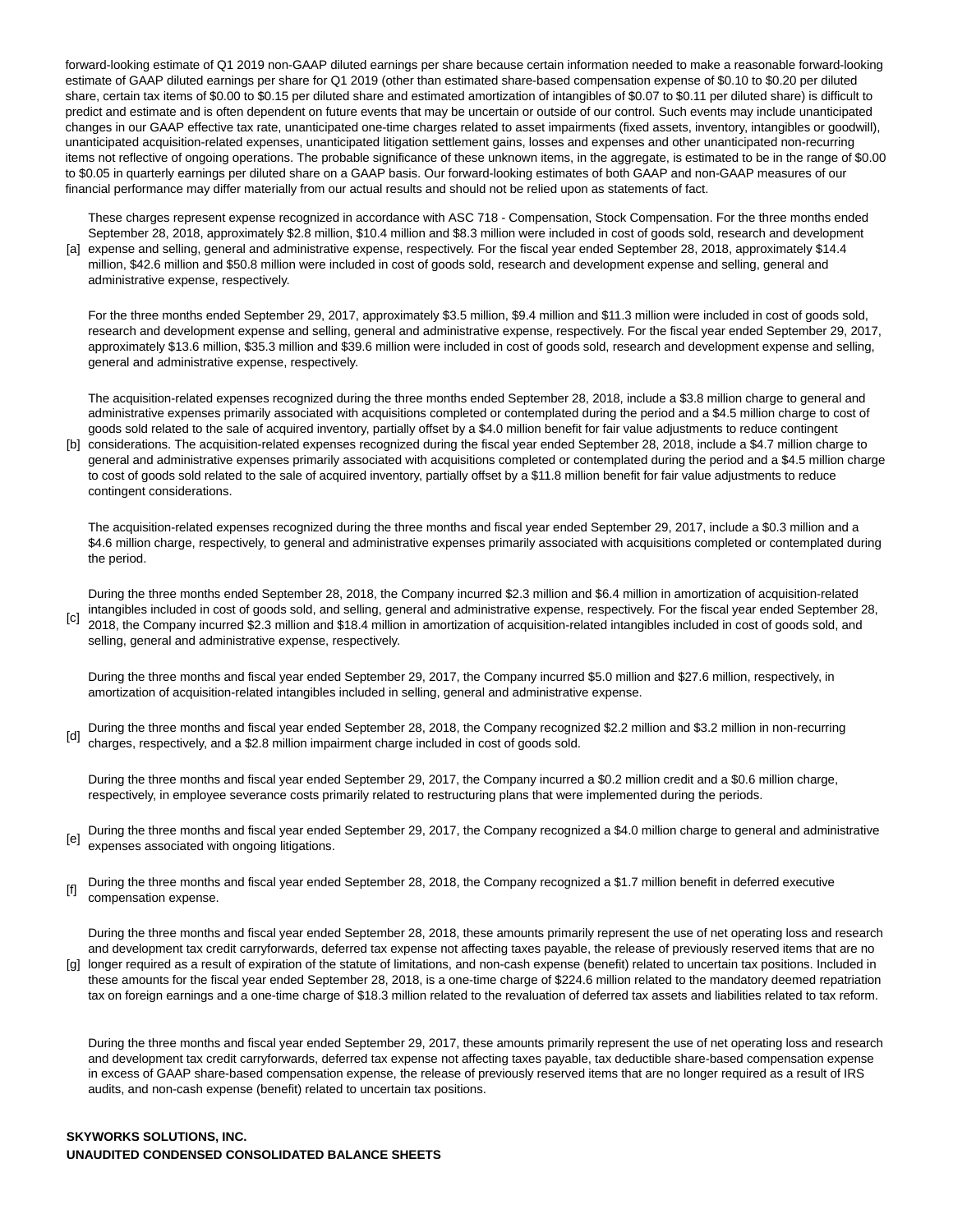| (in millions)                                              | 2018      | September 28, September 29,<br>2017 |
|------------------------------------------------------------|-----------|-------------------------------------|
| <b>Assets</b>                                              |           |                                     |
| Cash, cash equivalents and marketable securities \$1,050.2 |           | \$1,616.8                           |
| Accounts receivable, net                                   | 655.8     | 454.7                               |
| Inventory                                                  | 490.2     | 493.5                               |
| Property, plant and equipment, net                         | 1,140.9   | 882.3                               |
| Goodwill and intangible assets, net                        | 1,333.5   | 950.8                               |
| Other assets                                               | 158.3     | 175.5                               |
| <b>Total assets</b>                                        | \$4,828.9 | \$4,573.6                           |
| <b>Liabilities and Equity</b>                              |           |                                     |
| Accounts payable                                           | \$229.9   | \$258.4                             |
| Accrued and other liabilities                              | 502.0     | 249.5                               |
| Stockholders' equity                                       | 4,097.0   | 4,065.7                             |
| Total liabilities and equity                               | \$4,828.9 | \$4,573.6                           |

# **SKYWORKS SOLUTIONS, INC.**

## **UNAUDITED CONSOLIDATED STATEMENTS OF CASH FLOWS**

| (in millions)                                                                     |         | <b>Three Months Ended</b> |                                                                 |                          | Twelve Months Ended |                          |  |  |
|-----------------------------------------------------------------------------------|---------|---------------------------|-----------------------------------------------------------------|--------------------------|---------------------|--------------------------|--|--|
|                                                                                   |         |                           | September 28, September 29, September 28, September 29,<br>2017 | 2018                     |                     | 2017                     |  |  |
| Cash flow from operating activities                                               |         |                           |                                                                 |                          |                     |                          |  |  |
| Net income                                                                        | \$285.5 |                           | \$281.3                                                         | \$918.4                  |                     | \$1,010.2                |  |  |
| Adjustments to reconcile net income to net cash provided by operating activities: |         |                           |                                                                 |                          |                     |                          |  |  |
| Share-based compensation                                                          | 21.5    |                           | 24.2                                                            | 107.8                    |                     | 88.5                     |  |  |
| Depreciation                                                                      | 73.6    |                           | 60.4                                                            | 272.5                    |                     | 227.2                    |  |  |
| Amortization of intangible assets                                                 | 10.2    |                           | 5.0                                                             | 26.7                     |                     | 27.6                     |  |  |
| Deferred income taxes                                                             | (8.3)   | $\lambda$                 | (0.6)                                                           | 27.3                     |                     | 2.2                      |  |  |
| Excess tax benefit from share-based compensation                                  |         |                           | (5.4)                                                           | $\overline{\phantom{m}}$ |                     | (40.8)                   |  |  |
| Changes in fair value of contingent consideration                                 | (4.1)   | $\lambda$                 | (1.3)                                                           | (11.9)                   |                     | (1.3)                    |  |  |
| Other                                                                             | (1.0)   | $\lambda$                 | 0.3                                                             | (0.7)                    | $\lambda$           | 0.3                      |  |  |
| Changes in operating assets:                                                      |         |                           |                                                                 |                          |                     |                          |  |  |
| Receivables, net                                                                  | (180.1) | $\lambda$                 | (57.3)                                                          | (193.8)                  |                     | (37.1)                   |  |  |
| Inventory                                                                         | 22.1    |                           | (10.5)                                                          | 11.9                     |                     | (69.2)                   |  |  |
| Other current and long-term assets                                                | 33.6    |                           | 12.6                                                            | (12.2)                   | $\lambda$           | 3.3                      |  |  |
| Accounts payable                                                                  | (69.7)  | $\lambda$                 | 79.7                                                            | (126.0)                  |                     | 147.8                    |  |  |
| Other current and long-term liabilities                                           | 24.3    |                           | 29.2                                                            | 240.6                    |                     | 97.6                     |  |  |
| Net cash provided by operations                                                   | 207.6   |                           | 417.6                                                           | 1,260.6                  |                     | 1,456.3                  |  |  |
| Cash flow from investing activities                                               |         |                           |                                                                 |                          |                     |                          |  |  |
| Capital expenditures                                                              | (112.3) | $\lambda$                 | (85.3)                                                          | (422.3)                  |                     | (303.3)                  |  |  |
| Payments for acquisitions, net of cash acquired                                   | (404.0  |                           |                                                                 | (404.0                   |                     | (13.7)                   |  |  |
| Purchased intangibles                                                             |         |                           | (12.1)                                                          | (8.6)                    |                     | (12.1)                   |  |  |
| Purchases of marketable securities                                                | (160.5) |                           |                                                                 | (683.7)                  |                     | $\overline{\phantom{0}}$ |  |  |
| Maturities and sales of marketable securities                                     | 335.6   |                           |                                                                 | 368.2                    |                     | 3.2                      |  |  |
| Net cash used in investing activities                                             | (341.2) | $\lambda$                 | (97.4)                                                          | (1, 150.4)               |                     | (325.9)                  |  |  |
| Cash flow from financing activities                                               |         |                           |                                                                 |                          |                     |                          |  |  |
| Excess tax benefit from share-based compensation                                  |         |                           | 5.4                                                             |                          |                     | 40.8                     |  |  |
| Repurchase of common stock - payroll tax withholdings on equity awards            | (0.5)   | $\lambda$                 | (1.2)                                                           | (48.0)                   |                     | (49.2)                   |  |  |
| Repurchase of common stock - stock repurchase program                             | (235.0) | $\lambda$                 | (101.8)                                                         | (759.5)                  |                     | (432.3)                  |  |  |
| Dividends paid                                                                    | (68.0)  | $\lambda$                 | (58.9)                                                          | (243.2)                  |                     | (214.6)                  |  |  |
| Net proceeds from exercise of stock options                                       | 4.0     |                           | 8.0                                                             | 38.8                     |                     | 53.8                     |  |  |
| Proceeds from employee stock purchase plan                                        | 8.3     |                           | 7.8                                                             | 18.2                     |                     | 15.0                     |  |  |
| Deferred payments for intangible assets                                           |         |                           | (5.5)                                                           |                          |                     | (5.5)                    |  |  |
| Payments of contingent consideration                                              |         |                           | (1.2)                                                           |                          |                     | (5.4)                    |  |  |
| Net cash used in financing activities                                             | (291.2) | $\lambda$                 | (147.4)                                                         | (993.7)                  |                     | (597.4)                  |  |  |
| Net increase (decrease) in cash and cash equivalents                              | (424.8) |                           | 172.8                                                           | (883.5)                  |                     | 533.0                    |  |  |
| Cash and cash equivalents at beginning of period                                  | 1,158.1 |                           | 1,444.0                                                         | 1,616.8                  |                     | 1,083.8                  |  |  |
| Cash and cash equivalents at end of period                                        | \$733.3 |                           | \$1,616.8                                                       | \$733.3                  |                     | \$1,616.8                |  |  |